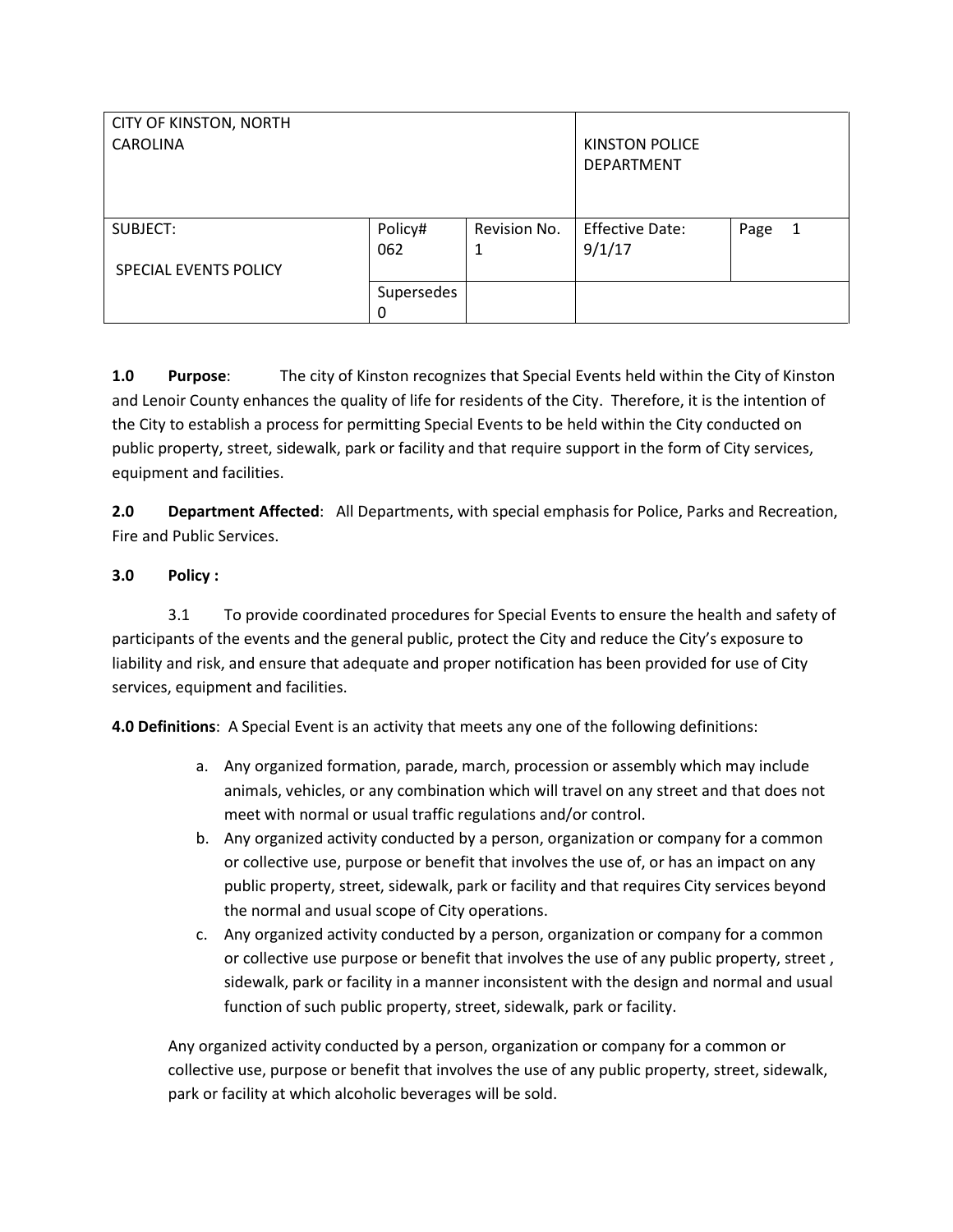| Special Events Policy | Policy # | Effective    | Revision | Page |
|-----------------------|----------|--------------|----------|------|
|                       | 062      | Date: 9/1/17 | Date:    |      |

d. Any organized activity conducted on private property that requires City services beyond the normal and usual scope of city operations, such as street closings, police protection, traffic control devices and solid waste services.

Examples of Special Events include, but are not limited to: parades, festivals, community events, fireworks displays, protest marches, mass participation sports (e.g. road races), neighborhood block parties.

Special events **do not include** funeral processions, government sponsored activities, athletic contests and related activities, the use of any public property, park or facility that is inconsistent with the design and normal and usual function of such property , park or facility unless the services required of the City are beyond the normal an usual scope of City operations.

City sponsored Special Events – An event organized, controlled and conducted by the City.

Event Organizer – Any person, organization, or company that conducts, manages, promotes, organizes, aids or solicits attendance at a Special Event.

Fees – Charges to Event Organizers for the use of City services, equipment, property, and facilities and permits associated with the Special Event.

For Profit Special Event – An event for which admission is charged.

Large Special Event – An organized event that is expected to have 250 or more participants and that will require support from the City beyond the normal and usual scope of City operations, such as street closings, police protection, traffic control devices and solid waste services.

Small Special Event – An organized that is expected to have more than 20 but fewer than 250 participants and that will require support from the City beyond the normal and usual scope of City operations, such as street closings, police protection, traffic control devise and solid waste services.

Special Event Permit – Permit issued by the Kinston Police Department or Department of Parks and Recreation which authorizes the use of any public property, street, sidewalk, park, or facility for a Special Event.

Vendor – Any person who sells or offers to sell any goods, food or beverages within a Special Event.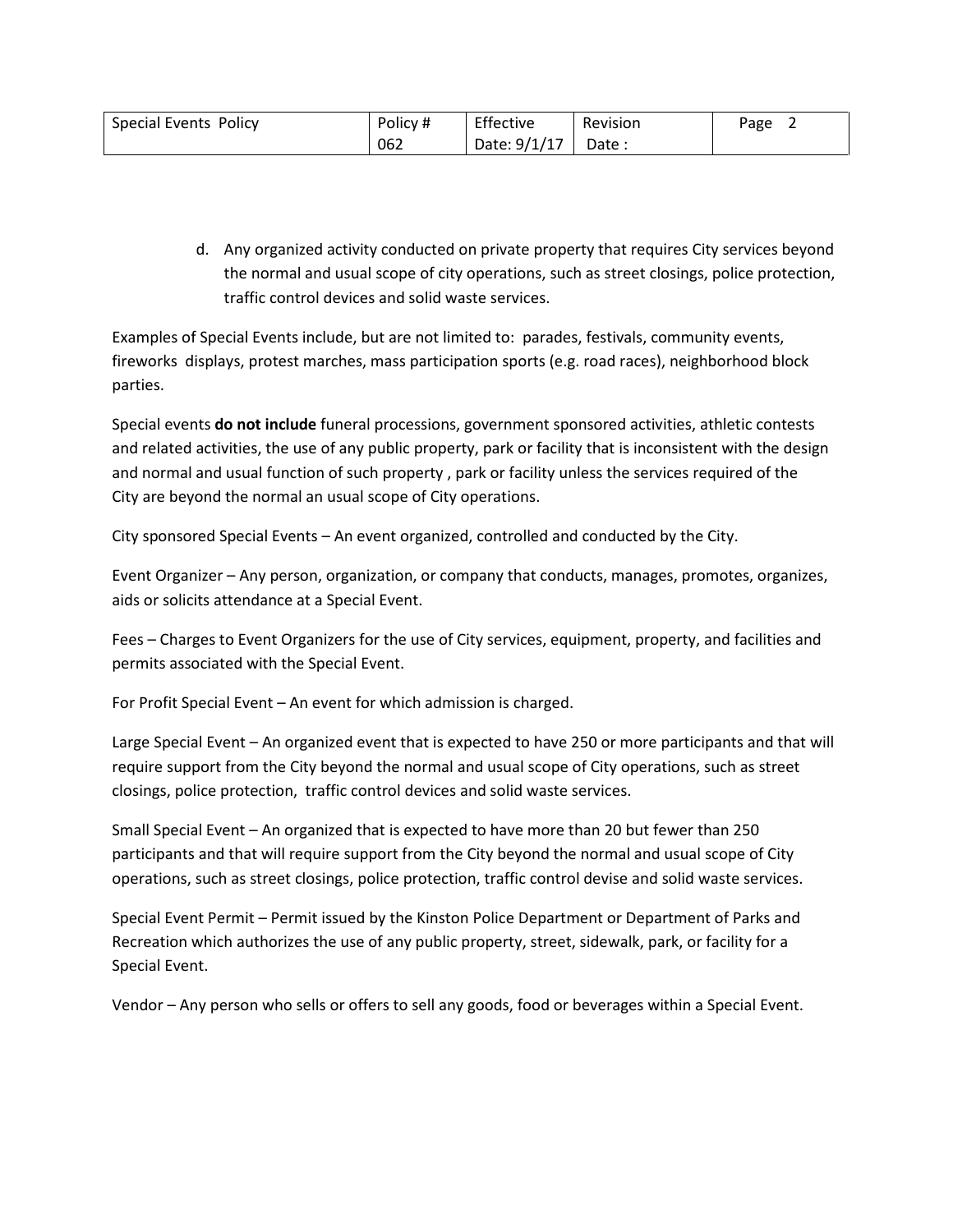| Special           | Policy #: | Effective       | <b>Revision Date:</b> | Page 3 |
|-------------------|-----------|-----------------|-----------------------|--------|
| Event s<br>Policy | 062       | Date:<br>9/1/17 |                       |        |

## **5.0 City Services**

5.1 In order to recover the additional costs incurred by the City in providing services in support of a For-Profit Special Event, the Event Organizer will be required to reimburse the City at rates established in the adopted Manual of Fees and Charges.

5.1 a These costs include but are not limited to: overtime costs for Police personnel, costs associated with clean up or emptying of trash receptacles in the event areas, the placement of barricades and the removal of such and for temporary electrical service.

5.1 b The City shall be reimbursed for the actual cost of damaged and/or stolen trash receptacles, damaged and/or stolen traffic barricades and traffic cones.

# **6.0 Insurance Provisions**

6.1 For Large Special Events, the Event Organizer shall hold the City harmless, carry appropriate liability insurance and provide a certificate of insurance coverage.

6.2 The Event Organizer of a Large Special Event will be required to have a commercial general liability policy and, if auto liability exposure exists, a business auto liability police. Special events on any public property street, sidewalk, park or facility at which alcoholic beverages will be sold shall have a liquor liability policy in addition to a commercial general liability policy and any other appropriate insurance coverage.

6.2 a Commercial General Liability – Coverage shall have minimum limits of \$1,000,000 for general aggregate, products/completed operations aggregate, personal and advertising injury and each occurrence. This shall include premises and operations, independent contractors, products and completed operations, broad form property damage and contractual liability. Coverage shall be written on an occurrence basis.

6.2 b Business Auto LIABILITY – Coverage shall have minimum limits of \$1,000,000 per occurrence, combined single limit for bodily injury liability and property damage liability. This shall include owned vehicles, hire and non-owned vehicles and employee non-ownership. This requirement does not apply if no auto liability exposure exists.

6.2 c Liquor Liability – Coverage shall have minimum limits of \$1,000,000 for general aggregate, products/completed operations aggregate and each occurrence. Coverage shall be written on an occurrence basis.

6.3 Special Requirements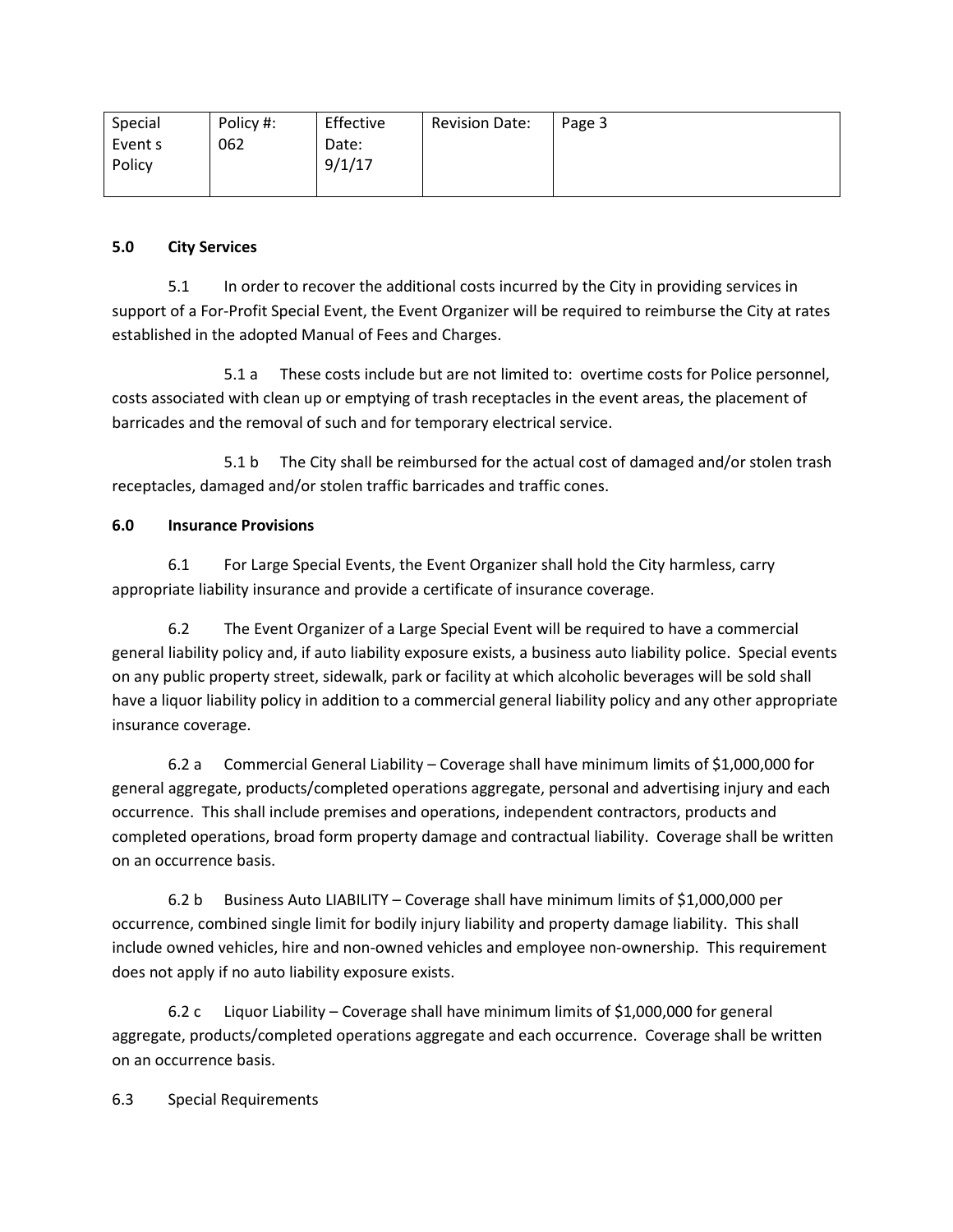| <b>Special Events</b> | Policy #: | <b>Effective Date:</b>         | <b>Revision Date:</b> | Page 4 |
|-----------------------|-----------|--------------------------------|-----------------------|--------|
| Policy                | 062       | $11 -$<br>9/1<br><u>. на с</u> |                       |        |

6.3 a The City is to be included as an additional insured on the commercial general liability, business auto liability and liquor liability policies.

6.3 b Current, valid insurance policies meeting the requirements herein identified shall be maintained during the duration of the Special Event. There shall also be notice provided to the City in the event of cancellation, modification of coverage or erosion of aggregate limits of any stipulated insurance coverage. Certificates of insurance coverage meeting the required insurance provisions shall be forwarded to the City. Wording on the certificate, which states that no liability shall be imposed upon the company for failure to provide such notice, is not acceptable.

6.3 c it shall be the responsibility of the Event Organizer to insure that all subcontractors comply with the same insurance requirements that he is required to meet.

6.4 Hold Harmless – The Event Organizer agrees to protect, defend, indemnify and hold the City, its officers, employees and agents free and harmless from and against any and all losses, penalties, damages, settlements , costs, charges, professional fees or other expenses or liabilities of every kind and arising out of or relating to any and all claims, liens, demands, obligations, actions, proceedings, or causes of action of every kind in connection with or arising out of this agreement and/or the performance hereof that are due to the negligence of the sponsor, its officers, employees, or agents, not the result of the City's sole negligence. The Event Organizer further agrees to investigate , handle, respond to, provide defense for, and defend the same at its sole expense and agrees to bear all other costs and expenses related thereto.

6.5 A certificate of insurance coverage shall be provided during the application process for a Special Event Permit. Failure to present a certificate of insurance coverage for commercial general liability and any other appropriate insurance coverage may result in the denial of a Special Event Permit.

### **7.0 Procedure**

7.1 The Event Organizer shall obtain a Special Event Permit from the Kinston Police Department. For Special Events involving Parks and Recreation Department facilities, the Event Organizer shall obtain a Special Event Permit from the Department of Parks and Recreation.

7.2 In making an application for a Special Event Permit, the Event Organizer shall provide information regarding the date, time, location, estimated attendance and the nature of the event. Written application will be on the prescribed form and will require the application to be signed by the person filing such application. The Event Organizer shall provide all relevant information necessary to determine the extent of City services, property, equipment required in support of the Special Permit.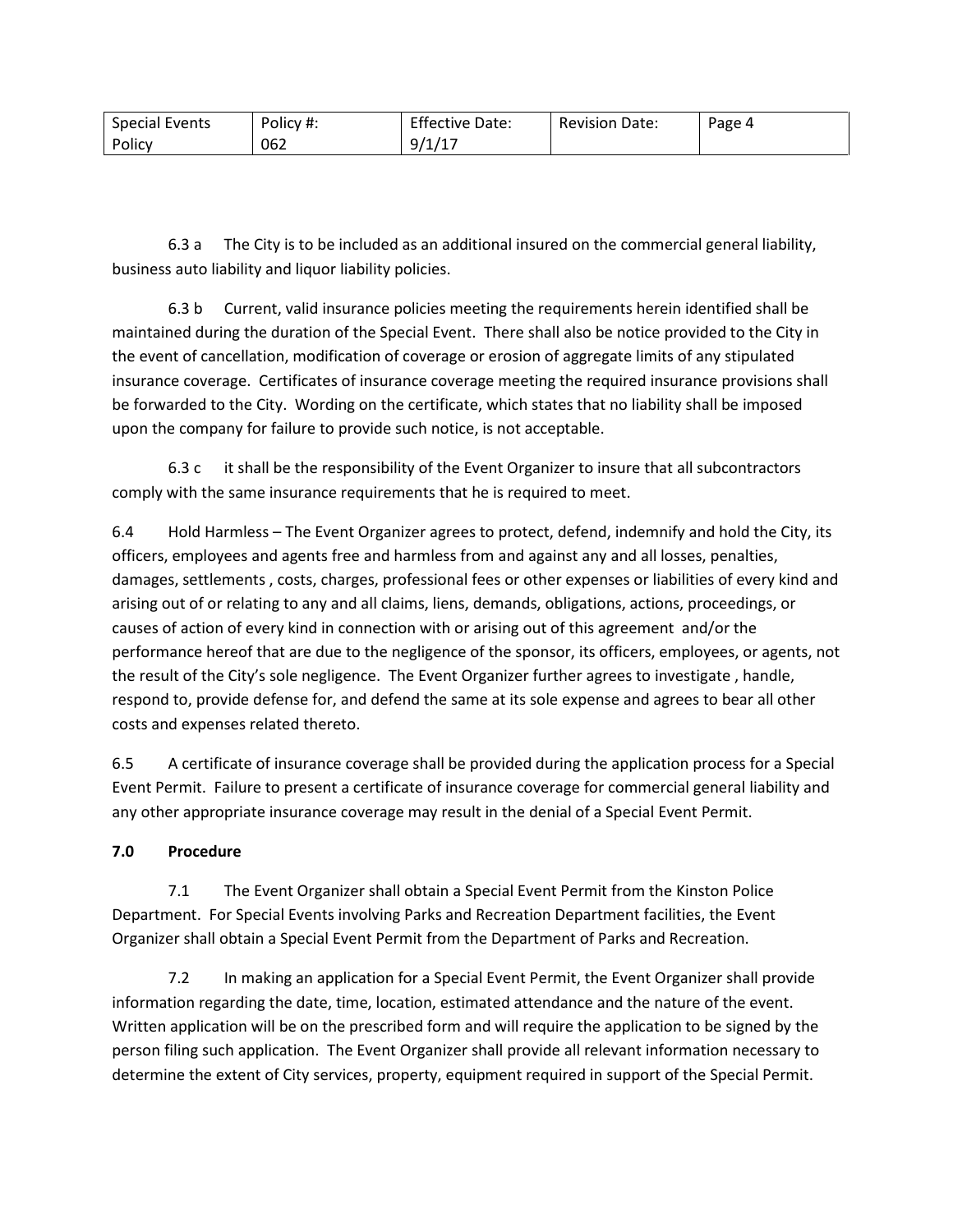| <b>Special Events</b> | Policy #: | <b>Effective Date:</b>         | <b>Revision Date:</b> | Page = |
|-----------------------|-----------|--------------------------------|-----------------------|--------|
| Policy                | 062       | $11 -$<br>9/1<br><u>. на с</u> |                       |        |

7.3 The Event Organizer shall file the application for Special Event Permit, along with the appropriate Special Event Permit Fee as established in the adopted Manual of Fees and Charges, no later than 15 business days prior to the Special Event.

7.3 a An application for Special Event Permit filed after the appropriate deadline is subject to non-refundable late application fee established in the adopted Manual of Fees and Charges.

7.4 The Police Chief or the Director of Parks and Recreation, whichever is applicable, shall approve or deny an application and issue a Special Event Permit as soon as possible and should act within seven business days of receipt of a completed application. The grounds for denial of an application shall be set forth in writing.

7.5 City council approval will be required for Special Events on any public property, street, sidewalk, park or facility at which alcoholic beverages will be sold.

7.6 Special Events at which alcoholic beverage will be sold shall have the necessary permits from the NC Alcoholic Beverage Control Board, prior to issuance of a Special Event Permit.

7.7 City Council approval will be required for Special Events that require the temporary closure of certain City streets or parts of street. The Event Organizer shall be responsible for notifying owners affected by such temporary street closures.

7.8 The Event Organizer is responsible for ensuring vendors at the Special Event follow established procedures for obtaining an itinerant merchant's license or appropriate license for conducting business in the City.

7.9 The Kinston Police Department is authorized to:

a. Set the length, speed of travel, and spacing between persons or vehicles for parades, marches or processions.

b. Limit the concentration of participants within any designated area of a street or sidewalk in any area subject to normally heavy pedestrian or vehicular traffic.

7.10 The requisites for the issuance of a Special Event Permit are:

7.10 a The activity shall not require excessive diversion of Police from other necessary duties.

7.10 b the activity shall not interfere with the right of property owners in the area to enjoy peaceful occupancy and the use of their property.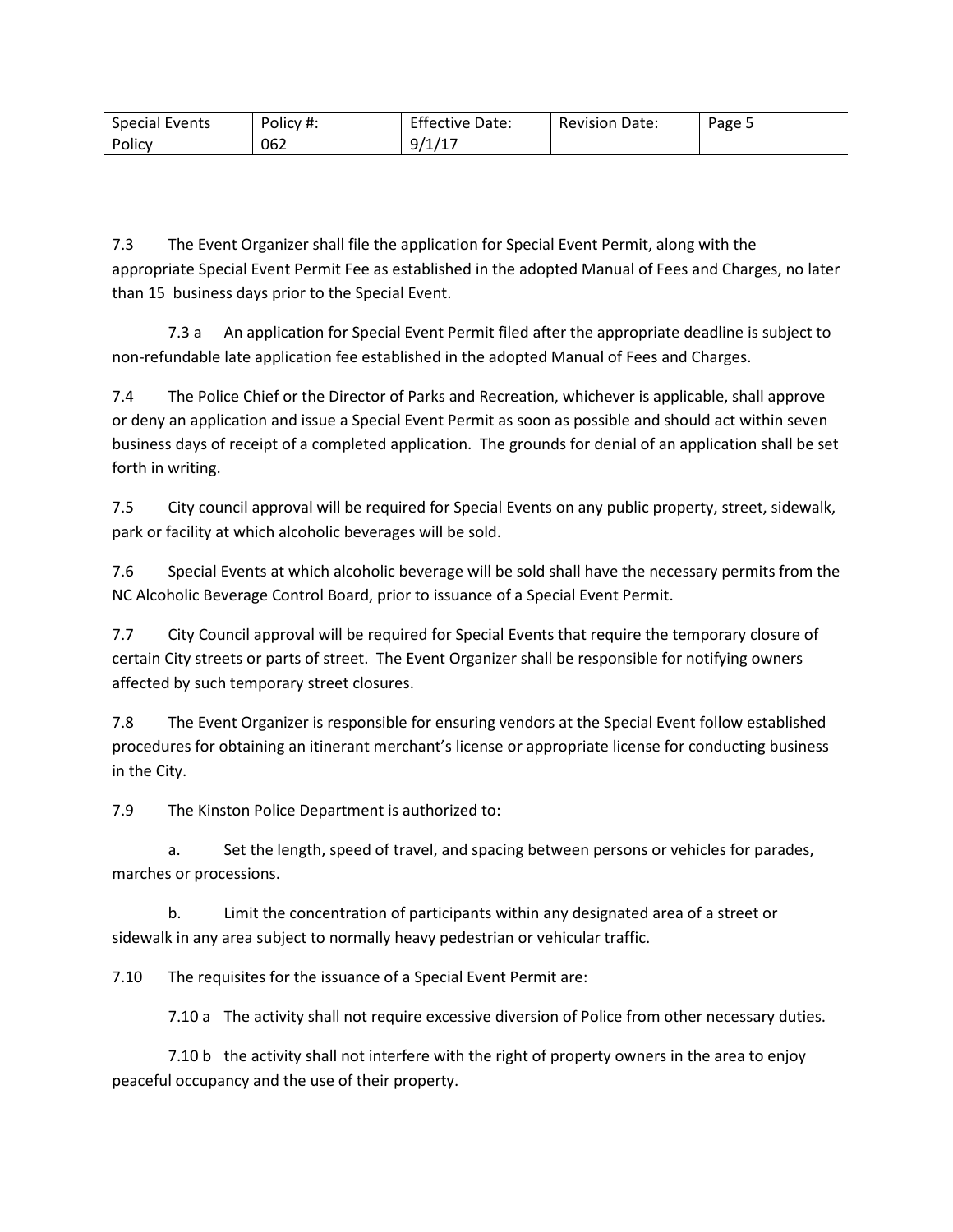| <b>Special Events</b> | Policy #: | <b>Effective Date:</b>    | <b>Revision Date:</b> | Page 6 |
|-----------------------|-----------|---------------------------|-----------------------|--------|
| Policy                | 062       | $14 -$<br>9/1<br><b>.</b> |                       |        |

7.10 c The activity can be conducted without unreasonable interference with normal vehicular or pedestrian traffic in the area and will not prevent normal police or fire protection to the public and will not be likely to cause injury to persons or property or provoke disorderly conduct or create a public disturbance.

7.11 The Event Organizer shall specify on the permit the person responsible for the Special Event. The Event Organizer or his/her designee shall be present at the Special Event and shall carry the Special Event Permit at all times.

### **8.0 Denial or Revocation of Special Event Permit**

8.1 A Special Event Permit may be denied for the following reasons:

a. The use or activity intended by the applicant would present an unreasonable danger to the health or safety of the applicants or the public;

b. Applicant has on prior occasion made material misrepresentations regarding the nature or scope of an event or activity previously permitted;

c. Applicant has violated the terms of prior permits issued to or on behalf of the applicant;

d. The application for permit (including any required attachments and submissions) is not fully complete or executed;

e. The applicant has not tendered the required application fee with the application or has not tendered the required user fee, indemnification agreement, insurance certificate, or security deposit within the times prescribed by the City;

f. The application for permit contains a material falsehood or misrepresentation;

g. The applicant is legally incompetent to contract or to sue or be sued;

h. The applicant or the person on whose behalf the application for permit was made has on prior occasions damaged City property and has not paid in full for such damage, or has other outstanding and unpaid debts to the City;

i. A fully executed prior application for permit for the same time and place has been received and a permit has been or will be granted to a prior applicant authorizing uses or activities which do not reasonably permit multiple occupancy of the particular park or part hereof;